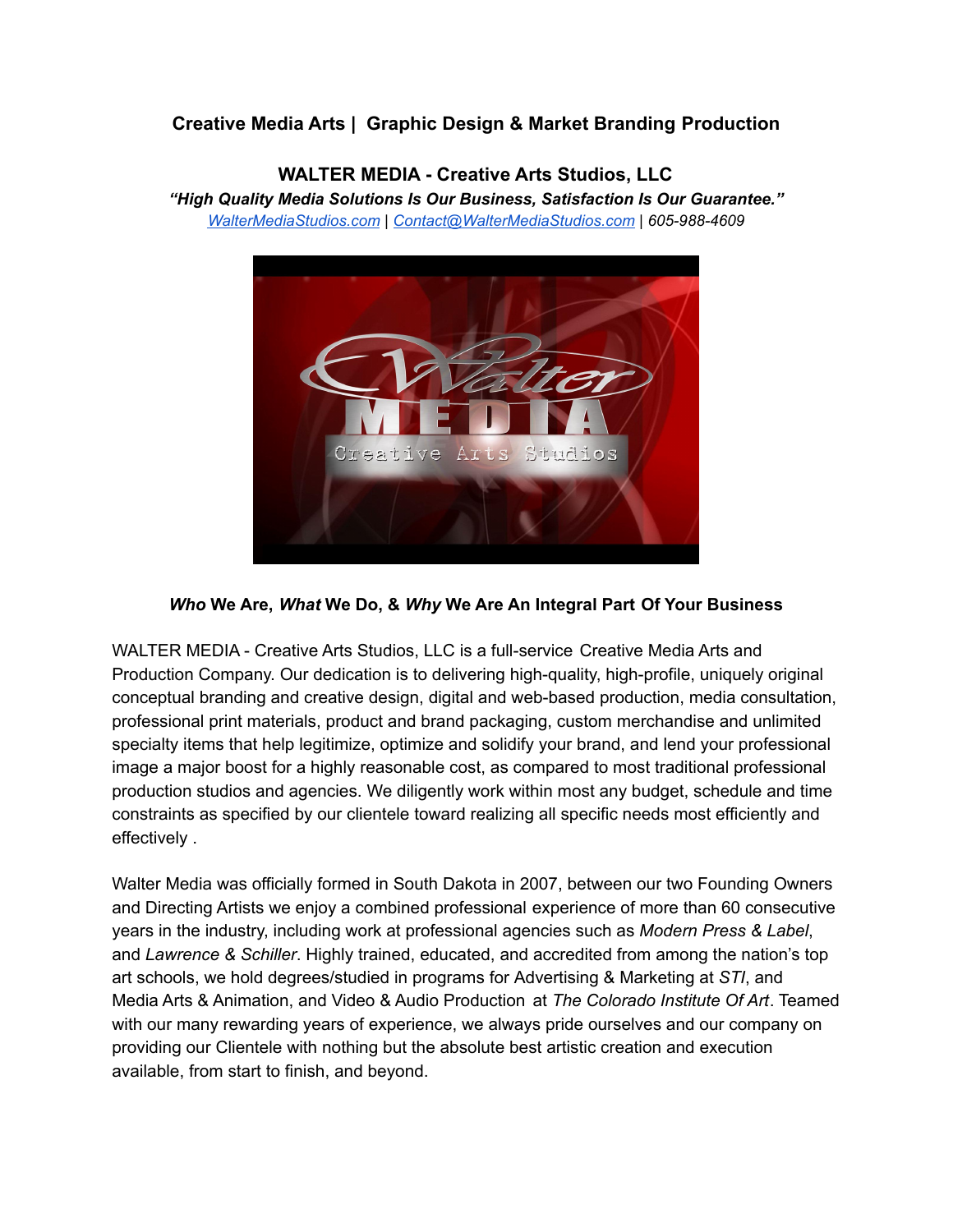Walter Media's Clients include a wide array of long-standing, high-profile companies, businesses and organizations, small and local businesses, musicians and producers, public and private clubs, groups and teams, as well as many state and county government agencies, departments and organizations. Including: *Veterans Affairs, Planning & Zoning, Community Health, Mental Health & Disabilities, Law Enforcement, Water & Power Facilities, Special Commissions & Committees, Public Awareness, Historical Sites & More.*

*Walter Media - Creative Arts Studios, LLC* is the complete source for all your artistic digital and print media needs. We offer a literally unlimited array of stunning, one of a kind, high quality creative designs, a complete line of fully customizable quality print materials, products, merchandise and much more, all of which are designed & produced with your image, budget and time in mind. We have the ability to handle a wide variety of your needs with one simple call... Can it really be that easy? The answer is *YES!* And the answer is clear.

### **High-Quality Brand Conceptualization, Design & Positioning is a Key Asset**

The first crucial step is the conceptualization and creation of the organization's brand image, based upon identifying the ideal way to position the brand to reach the target audience. Today's faced-paced, "instant" marketing and technological climate presents several viable marketing opportunities, so care and consideration must be taken to weigh the costs and benefits of each to determine which strategies both fit into the budget and have the best chance to convert potential customers. Distribution of marketing materials is also an extremely important consideration, the target audience should be well-defined to generate a target list primed for success. With the right distribution, a great product / value coupled with the proper branding and materials, the marketing campaign can be positioned for success from the very start.

Our goal is to team with the Director of Marketing to identify and take into consideration several key variables that guide our final production: budget, target audience, what we want the target audience to do, who the competitors are, how they reach our audience, what opportunities they are missing, what our core strengths are, and how do those differentiate us from the competitors, what incentives can we offer that the competitors don't or simply can't? Once we've answered these questions, we can best formulate materials for an executable brand-driven marketing plan that takes advantage of key opportunities and promotes the brand's strengths.

Branding is crucial, so visibility is key. We must properly address the overall branding of the organization (creative & design), consisting of the official organization name, slogan(s), logo, color palette, typography, etc. Next, will be to incorporate the conceptual branding elements into physical & virtual marketing materials / mediums. We suggest utilizing a mix of the following marketing mediums pertaining to the organization's particular structure and needs. The following listing denotes important marketing assets that we highly recommend for any marketing mix /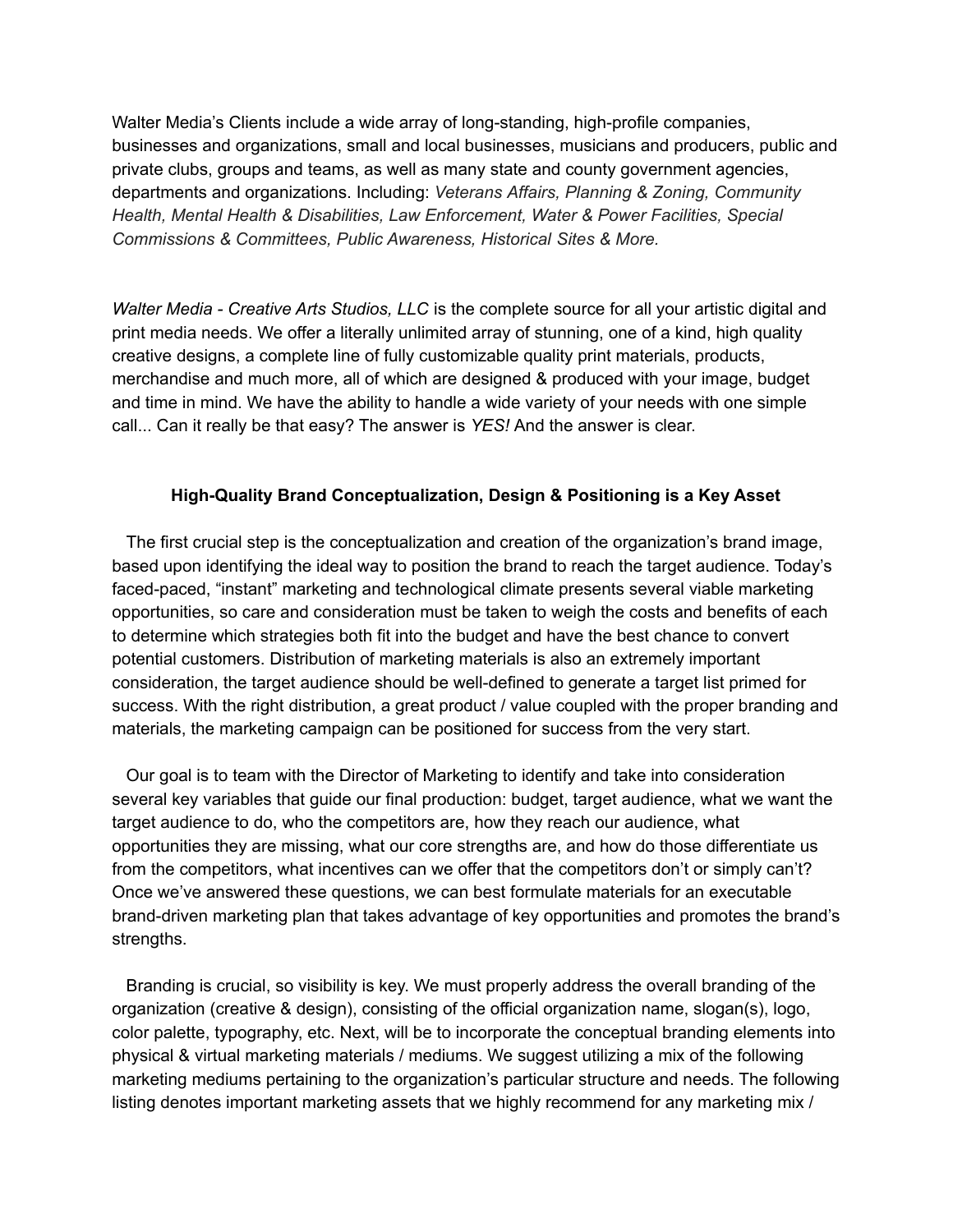strategy; however, we also offer other unique materials worth considering, need and budget permissive.

## **Organizational Branding / Conceptual & Creative Design**

● **Conceptual Branding & Design Layouts** – Logo / layouts featuring and representing official (logos) name & slogan. Essential for public-facing organizations that need to raise awareness through all marketing mediums.

## **Print Marketing Mediums & Materials**

- **Business cards** Quite literally, your calling card to success.
- **Company Letterhead & Envelopes** All of your professional communication should be branded, and letterhead and envelopes with your logo, slogan and contact information help to serve that purpose.
- **Brochures & / or Catalog** Your brochure &/or catalog should generally target a very specific audience.
- **Corporate Identity Package** For complete conveyance of information to serious prospects and at presentations, nothing beats a solid corporate identity package consisting of a brochure or catalog, introduction letter, press clippings, flier and other materials held by a branded presentation pocket folder with business card slot(s).
- **Signage** Signs placed on properties and vehicles serve a dual purpose: They advertise and also brand your company.
- **Fliers** Fliers are an excellent way to advertise, especially as takeaways.
- **Postcards** (Direct Mail) Postcards put your message directly in front of your target audience. They're also a great way to keep your company branded. They can be mailed directly to the target list, a wide area, or inserted in a local newspaper / publication.
- **Posters, Club / Info cards, Door Hangers, etc.** Used for point of sale visual promotion of products or services.
- **Newspaper/Magazine Advertisements (layouts)** You can advertise listings locally in newspapers and magazines – full-page, half-page, third-page, quarter-page, etc. (also consider local television and/or radio air time).
- **● Product Decals & Packaging** Official product branding featuring official (logos) name & slogan, as well as specific product info. Essential for branding and product placement.

### **Walter Media's** *High-Quality Print Production Guarantee...*

### **Brilliant Colors & Smooth Tones**

We use high quality, coated paper stock along with liquid inks to produce bright, beautiful, and smooth color tones that will reflect your professional image. You may use any number of color combinations on either side of your prints including, but not limited to, full color photographs.

### **True Offset Lithography**

While other printing companies have completely switched to laser or digital printing, we have remained committed to the superior quality of offset lithography for most of our products. We employ offset printers